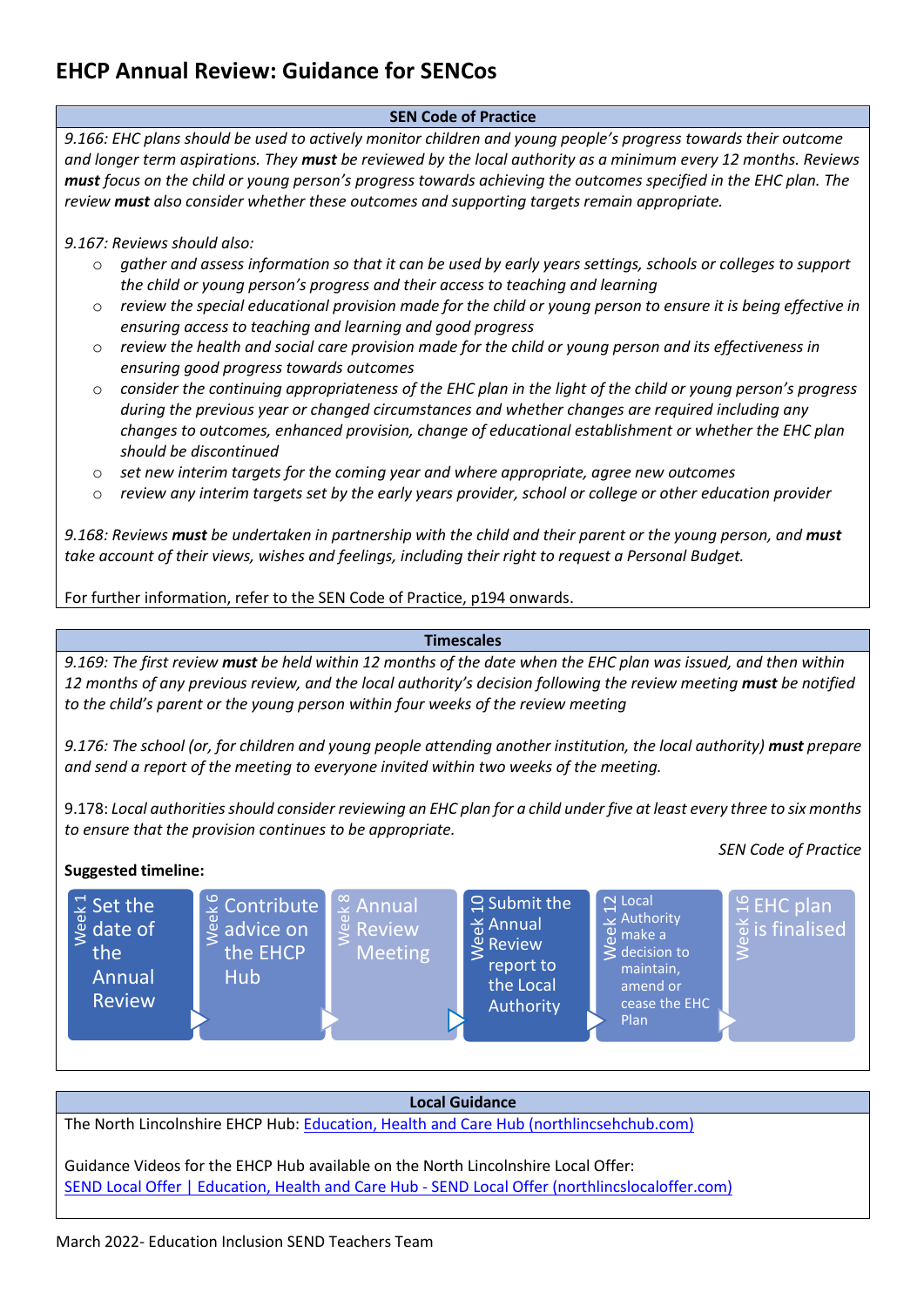

#### **Arrange the Annual Review**

- Ensure that your profile is updated with your correct details, including job role. This will then prepopulate sections of the review.
- Within your live cases, when a review is due you will see it says, 'review pending'. Note: you will not be sent a reminder, so ensure you are aware of when they are due.
- The EHC Hub will tell you the date that the EHC plan must be reviewed by. This is the date by when the Local Authority must publish their decision on the outcome of the annual review, not the actual meeting date. Note: the annual review should be 12 months from the previous annual review, not the date the plan was finalised. The EHC Hub will clearly show if the deadline is overdue.
- Select the child/ young person and click start review.
- Add the date, time and venue for the review meeting.
- Invite the case co-ordinator.
- Invite parents/ carer or guardian.
- Invite professionals:
	- o The EHC Hub will show some pre-populated people, check these remain relevant.
	- $\circ$  When inviting professionals, use the generic team email, rather than individual professionals. The team will then allocate the appropriate professional.
	- o Always invite the Disability Service, they will triage the cases to determine whether advice will be submitted by social care professionals.
	- $\circ$  If you wish to invite a named professional from within your setting e.g., a class/ subject teacher, you are able to name and invite them.
- You can only request information from those who have been invited. If they do not have access to the EHC Hub, the system will automatically invite them to create an account and the case will be linked to this.
- The EHC Hub sends out email invitations automatically.
- The meeting details can be edited and saved, then the EHC Hub will update those who are invited.
- There is now an option to abandon a review you have arranged. You will be asked for a reason and once deleted it will return to the original date. However, be aware that once abandoned, all information will be permanently deleted in relation to the annual review.



## **Contribute Views**

- Everyone who has been invited will automatically be transferred through to the 'contribute views' section. You will then need to select 'request information'.
- Once teams allocate a professional, their name will appear.
- If you need to request advice from another team, you will need to go back to the 'arrange' stage and invite them.
- If you are submitting information on behalf of someone else, there is now a facility to add their details.
- Submitting advice from the setting (SENCo):
	- $\circ$  You able to comment on all areas of the plan. For example, adding new areas of need or amending existing needs (Section B), or adding new outcomes and provision for other SEND areas of need.
	- $\circ$  You can save and download your draft (only you can see this prior to submission).
	- $\circ$  Outcomes and provision from the EHCP will automatically be transferred for you to comment on. You will be asked to select from a drop-down menu whether the outcome has been achieved.
	- $\circ$  Avoid selecting the 'not able to comment' option. Ensure that, alongside each of the outcomes, you include commentary to specifically support the judgement that you have made. For example, if you are saying a child/ young person is not on track, be explicit in explaining what they are able to do.
	- $\circ$  If a child/ young person has cognition and learning needs identified, be sure to include details of their attainment and progress since the last review within the commentary.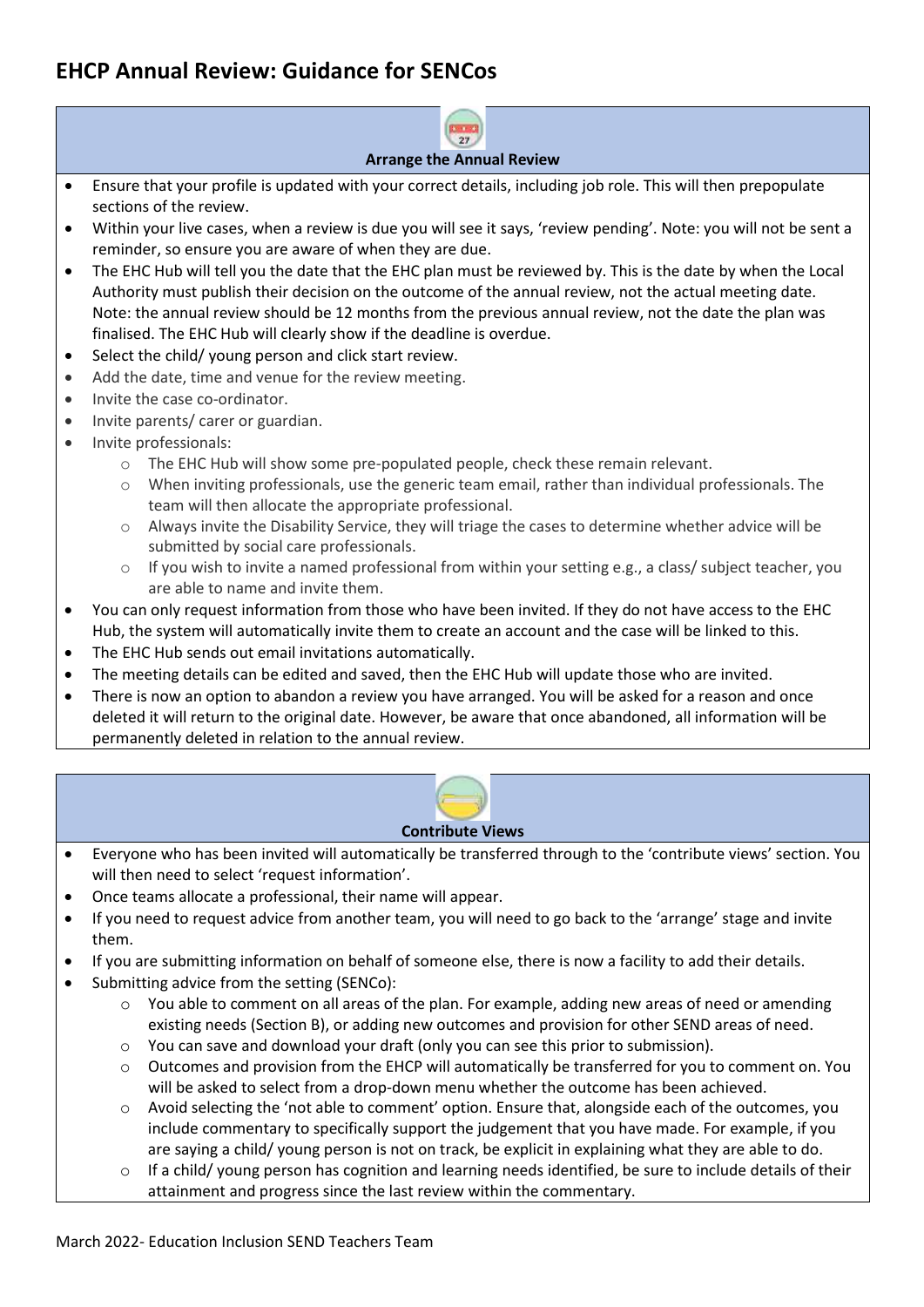support, how often it is provided (e.g., daily or 3 x week), duration (e.g., 20 minutes) and group size When identifying new outcomes, ensure that they are SMART (Specific, Measurable, Achievable, Realistic and Timed). Clearly specify and quantify additional provision, including steps to achieve these outcomes. For support needed, include the name of interventions/ provision, who will provide the (e.g., 1:1 or small group of 3).

 o It is essential to consider transparency within the information you submit. All information will be accessed by all agencies, parents and, where appropriate, the child/ young person on the EHC Hub. Therefore, the use of sensitive language and writing in a strength-based way is essential.

- Relevant documents can be uploaded to support the advice:
	- $\circ$  As there is no section for attainment and progress information, this should be attached. Be clear and specific with respect to attainment levels over time, i.e., *evidence progress*. For example, current level of attainment compared to last term/beginning of academic year/last year/end of key stage. What has happened to the gap? Where descriptors are used that are bespoke to your school (words/letters/colours) ensure that a 'key' is included.
	- o It is essential to ensure all documents submitted adhere to GDPR, for example, redact names of other child/ young person on all reports, CPOMs, etc.
- Child/ young person and Parent/ Carers Views:
	- $\circ$  Child/ young person and parent/ carer views are automatically transferred from the previous EHC plan.
	- $\circ$  The parent/ carer will be invited to update their views on the EHC Hub, as will the child/ young person if appropriate.
	- o As SENCo you will have access to the child/ young person and parent/ carer views. This enables you to support them to update their views in these sections. It is essential for SENCos to consider what support parent/carers and the young person may need to complete their sections. For example, either encourage them to log on, or, if sections are not fully populated, provide further support.
	- $\circ$  If you are supporting the parent/carer or the young person to record their views, ensure that you explicitly state who is recording the views on their behalf.
- You cannot progress to the next stage until at least one contribution of advice has been submitted, this will allow you to 'progress to the meeting' stage.
- • You should 'progress to the meeting' stage 2 weeks before the actual meeting to ensure all involved have access to this information within timescales.



- At the 'meeting' stage, you will be able to see who has been invited and you will be able to record who has attended the meeting. Ideally the child/young person, parent/carer and professionals involved should attend the review meeting.
- Currently, once you progress to this stage, no further advice can be submitted. However, you can attach further documents, which may have been received after the deadline.
- You could download this form to make notes on during the actual review meeting, or you could add to the • document directly on the Hub. No one else can see this while it is in draft form.



- Advice from all professionals, parents/ carers and the young person will automatically be transferred into the report.
- In populating the annual review report, ensure all sections are complete: